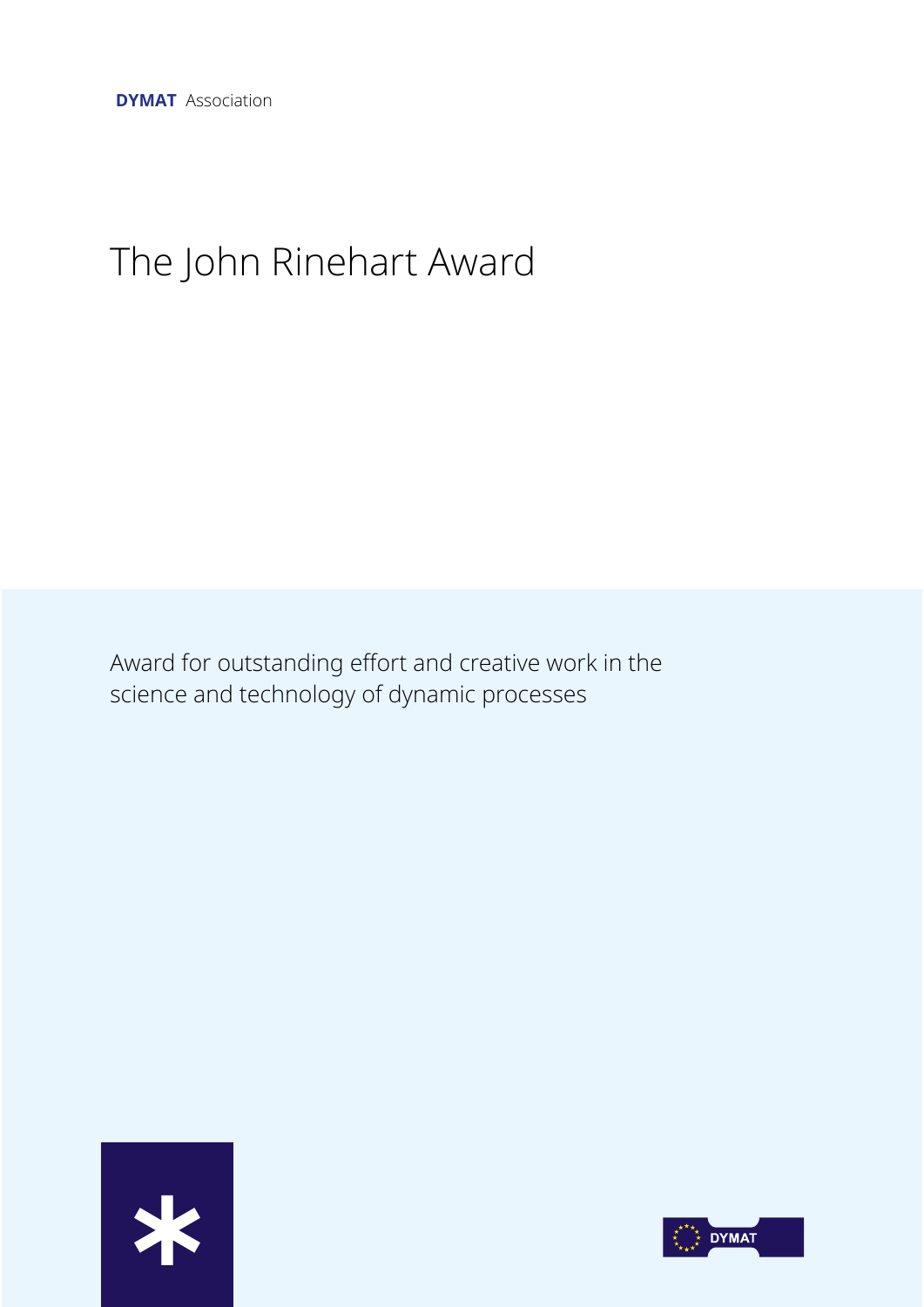

# History of the award

This award was established to recognize outstanding effort and creative work in the science and technology of dynamic processes in materials and related applications.

This encompasses the processes by which materials are welded, formed, compacted, and synthesized, as well as dynamic deformation, fracture, and the extreme shock loading effects.

The award is named after a true pioneer who witnessed and actively contributed to the field for over forty years. This award has been given every five years, at the occasion of the EXPLOMET conferences. The selection of the first two awards, announced in August 1990, was made by a committee composed of the EXPLOMET chairmen and Dr. J. S. Rinehart. In subsequent years, the awardees chaired the committee for future awards. A permanent committee is in such a way was established to select the nominees. In selecting the individuals, special attention has been given to the balance between fundamental science and technological implementation.

Since 2009, DYMAT is the Custodian of the Award. Every three years, a special jury, composed of the members of the DYMAT International Advisory Committee and members of the DYMAT Governing Board, vote and select two winners.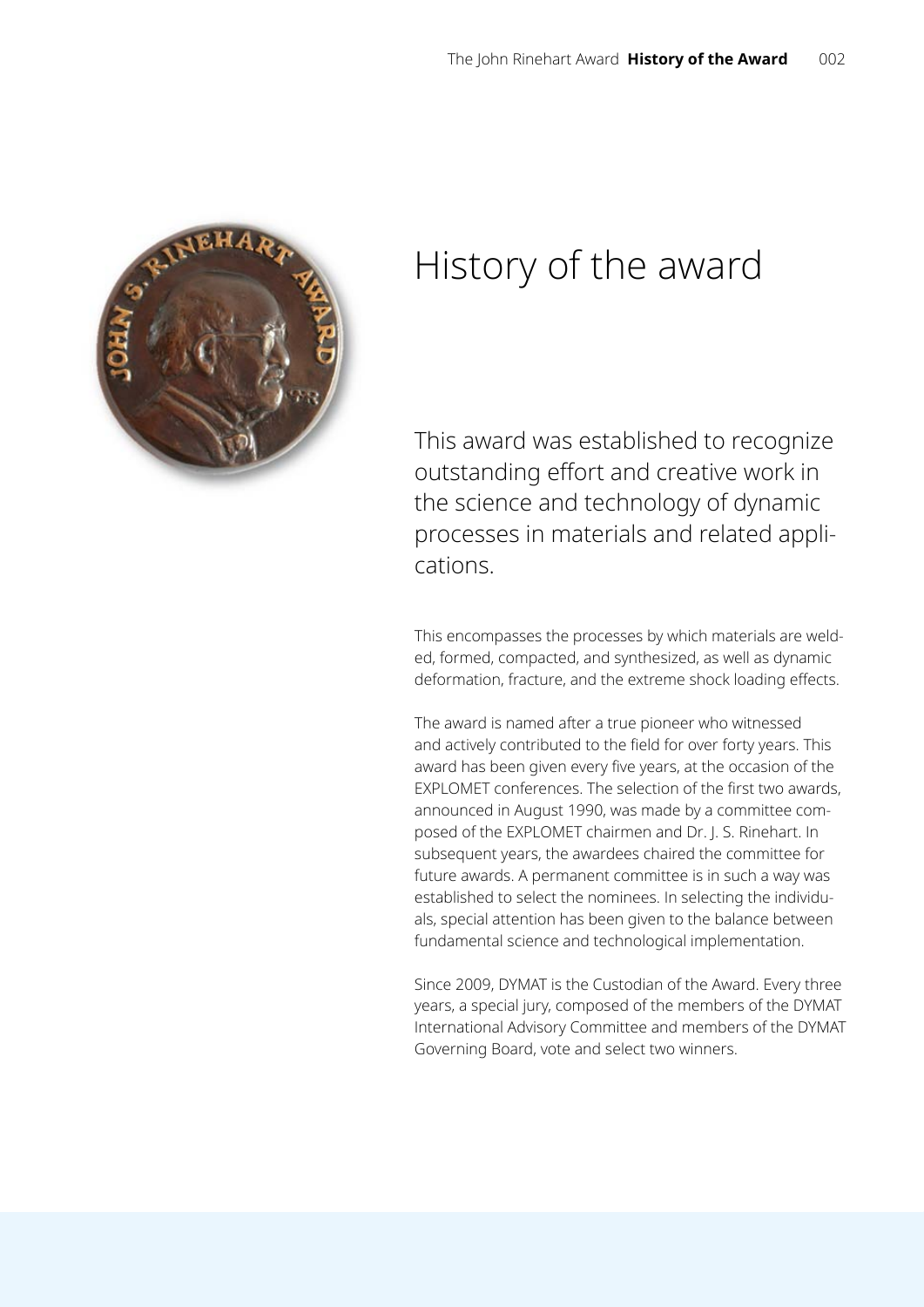# Dr. John Rinehart

John S. Rinehart has not only witnessed, but actively taken part in the development of the field of dynamic deformation.

He has dedicated his life to the study of stress waves in solids; the results of these investigations have been published in over 130 technical articles and three books, two of them co-authored by John Pearson. Behavior of Metals Under Impulsive Loads, Explosive Working of Metals and Stress Transients in Solids, have been the vade mecum of all scientists and engineers throughout the world working in the field.

The simple, no nonsense, yet fundamentally correct approach used by Dr. Rinehart combines the rigorousness of the physicist with the practicality of the engineer. His fifty-year career has been divided between government and university, and he has frequently served as a consultant to industry. He has occupied many positions of high responsibility throughout his career:

Director of Research and Development for the U. S. coast and Geodetic Survey, Director of the Mining Research Laboratory of the Colorado School of Mines, which he founded, Assistant Director of the Smithsonian Astrophysical Observatory, Head of the Mechanics Branch at the Naval Ordnance Test Station, China Lake, Professor of Mechanical Engineering at the University of Colorado. Dr. Rinehart was associated with Dr. E. J. Workman's Ordnance Research Group before this activity became a division of the New Mexico Institute of Mining and Technology in the early 1950s.



Dr. Rinehart with the first recipients of the award.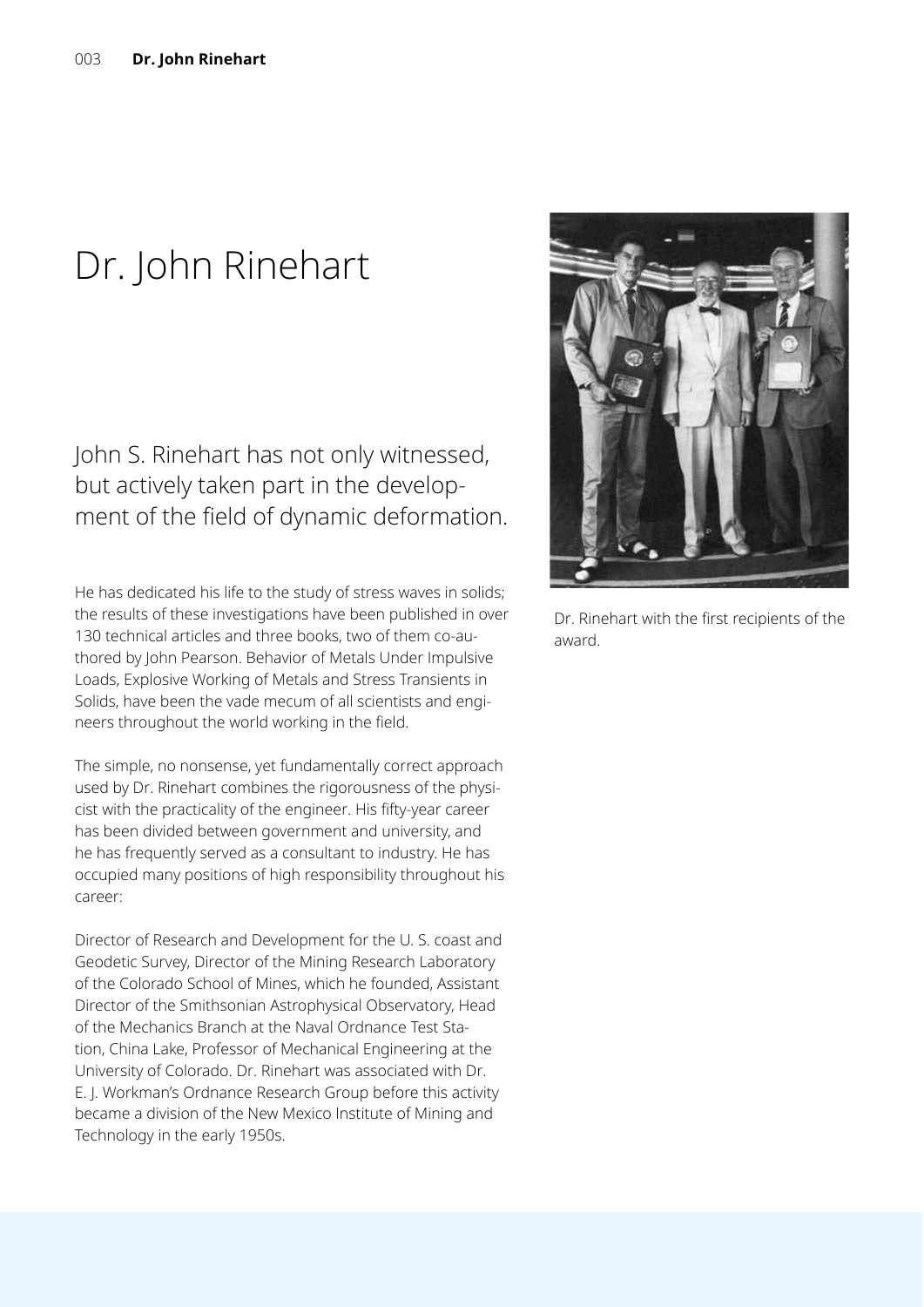# Explomet 90



## Andrey A. Deribas Mechanics of continuous media

- Research Area: Physics of explosions, explosive hardening and welding, explosive compaction of powders and explosive synthesis
- He was the head of Laboratory of the Institute of Hydrodynamics in Novosibirsk
- Authored over 100 scientific papers and 25 inventions
- Head of the special Design office of high-rate hydrodynamics in Novosibirsk
- Notable awards: Lenin Prize for science, Prize of Council of Ministry of the U. S. S. R.



### Mark L. Wilkins

### Computer simulation of material behavior

- Joined LLNL in 1952, year it was established
- Pioneered the application of large computers to simulate material behavior.
- His numerical techniques are in use world-wide.
- Modeled the effects of micrometeorite impacts, space program.
- Lead the effort in developing a fundamental understanding of penetration mechanics, DARPA.
- Founded a new division in Physics Dept. at LLNL for experimental and theoretical research on the behavior of materials.
- He has published over 70 scientific papers on modeling and simulation of materials behavior.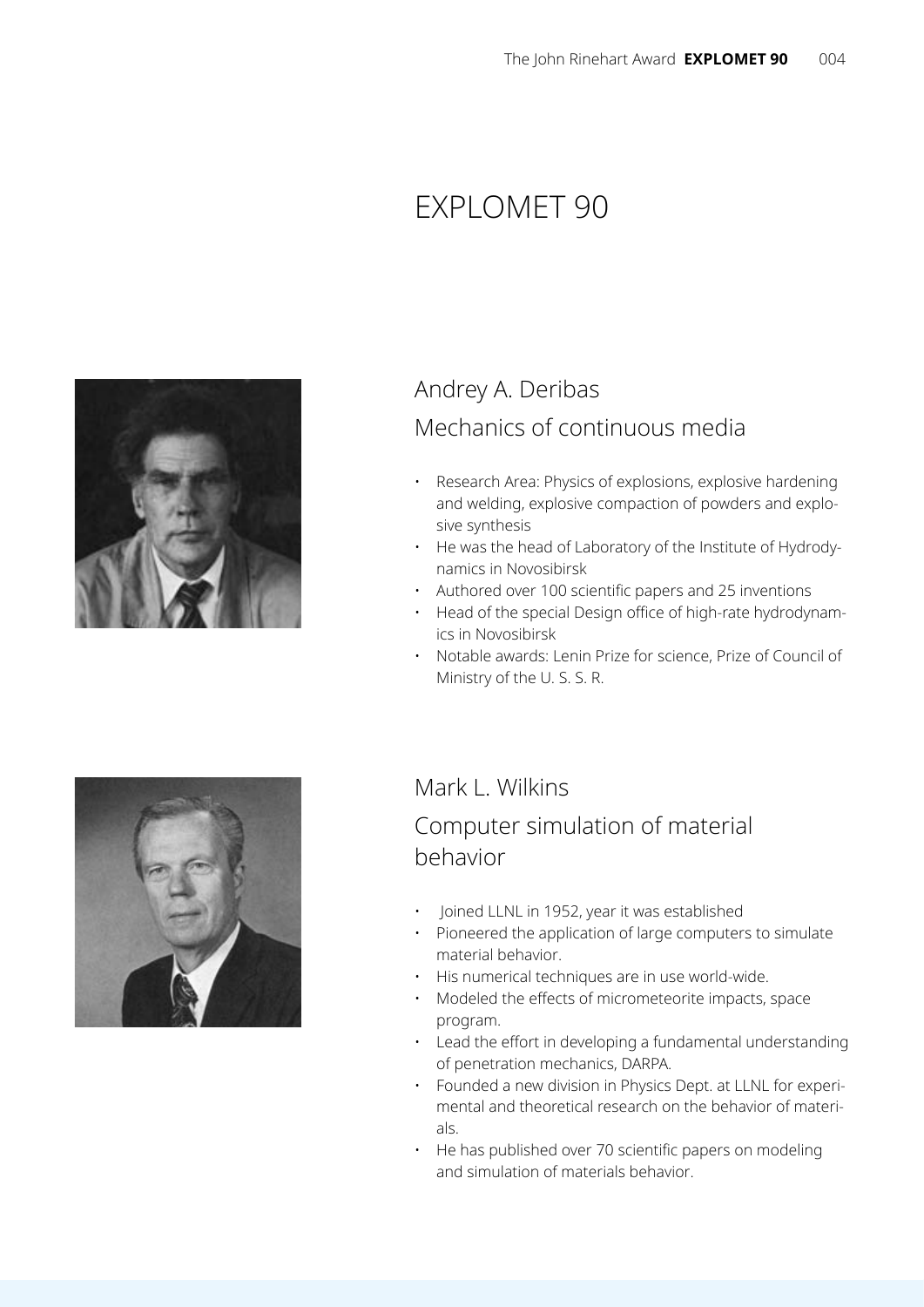# Explomet 95



#### Rolf Prümmer

#### Explosive compaction of powders

- Associated with several Fraunhofer Institutes and is a professor at the University of Karlsruhe.
- He completed his "Habilitationsschrift" entitled "Explosive Compaction of Powdered substances.
- He has worked on explosive welding, forming, cutting, hardening.
- He has more than 150 papers and has developed more than 20 patents.



#### Akira B. Sawaoka

### Dynamic high-pressure research on materials

- Professor, Dean and Director of the Research Lab. Of Eng. Materials at the Tokyo Institute of Technology.
- President of the Japan Society of Microgravity Applications.
- Extensively worked on shock compaction and synthesis of hard materials such as SiC and BN, developed diamond compacts for rock drilling.
- Published more than 200 scientific papers and co-author of "Shock Compression Chemistry of Materials.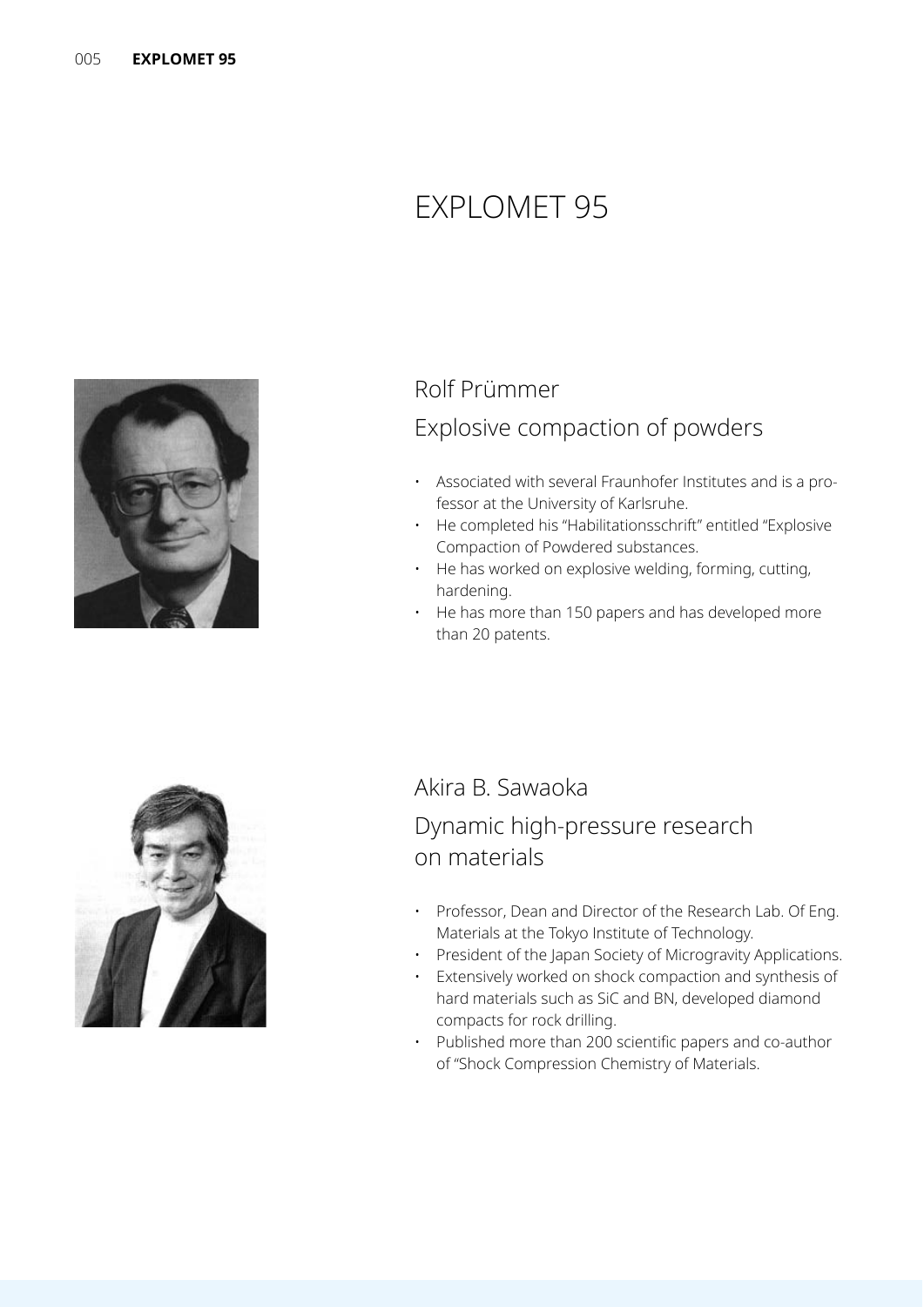# Explomet 2000



## Don Shockey Dynamic fracture, fragmentation, shear bands

- Worked on supersonic crack propagation.
- Co-developed the NAG fracture concept of shock-waveinduced fracture.
- Leads a research effort in ballistic protection, advanced fractography, and aging system life extension.
- Published over 100 papers on deformation and fracture of materials under dynamic and static loads.
- Notable awards: Lenin Prize for science, Prize of Council of Ministry of the U. S. S. R.





### Don Curran

### Dynamic fracture

- Joined LLNL in 1952, year it was established
- Pioneered the application of large computers to simulate material behavior.
- His numerical techniques are in use world-wide.
- Modeled the effects of micrometeorite impacts, space program.
- Lead the effort in developing a fundamental understanding of penetration mechanics, DARPA.
- Founded a new division in Physics Dept. at LLNL for experimental and theoretical research on the behavior of materials.
- He has published over 70 scientific papers on modeling and simulation of materials behavior.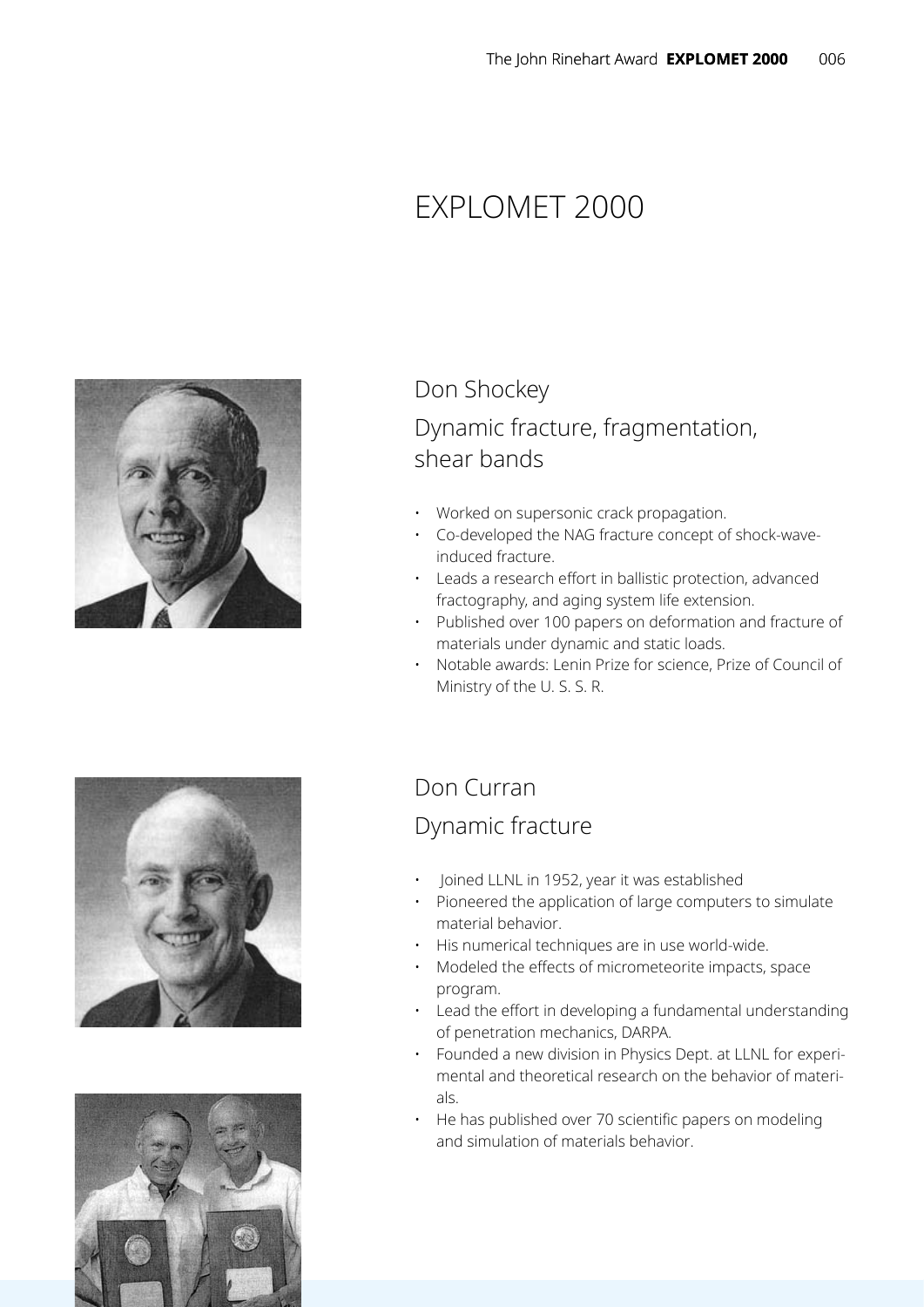# TMS 2007



# Lawrence E. Murr

### High-strain rate phenomena in materials

- Seminal contributions to shock compression.
- First experiments on dynamic compaction of high temperature superconductors.
- Elucidation of mechanisms of microstructural evolution in plastic deformation. – Co-founder and co-organizer of EXPLOMET conference series.
- Global leadership.



#### Yilong Bai

### Impact dynamics, damage mechanics and multi-scale problems

- Professor at the Institute of Mechanics, Chinese Academy of Sciences (CAS).
- Chairman of the academic committee of the State Key Laboratory of Non-Linear Mechanics (NLM), CAS.
- Member of Chinese Academy of Science in 1991 and European Academy of Sciences in 2002.
- Published about 150 papers and two research books: Adiabatic Shear Localization, Pergamon Press (1992) and Ductile Fracture and Ductility, Academic Press (1987).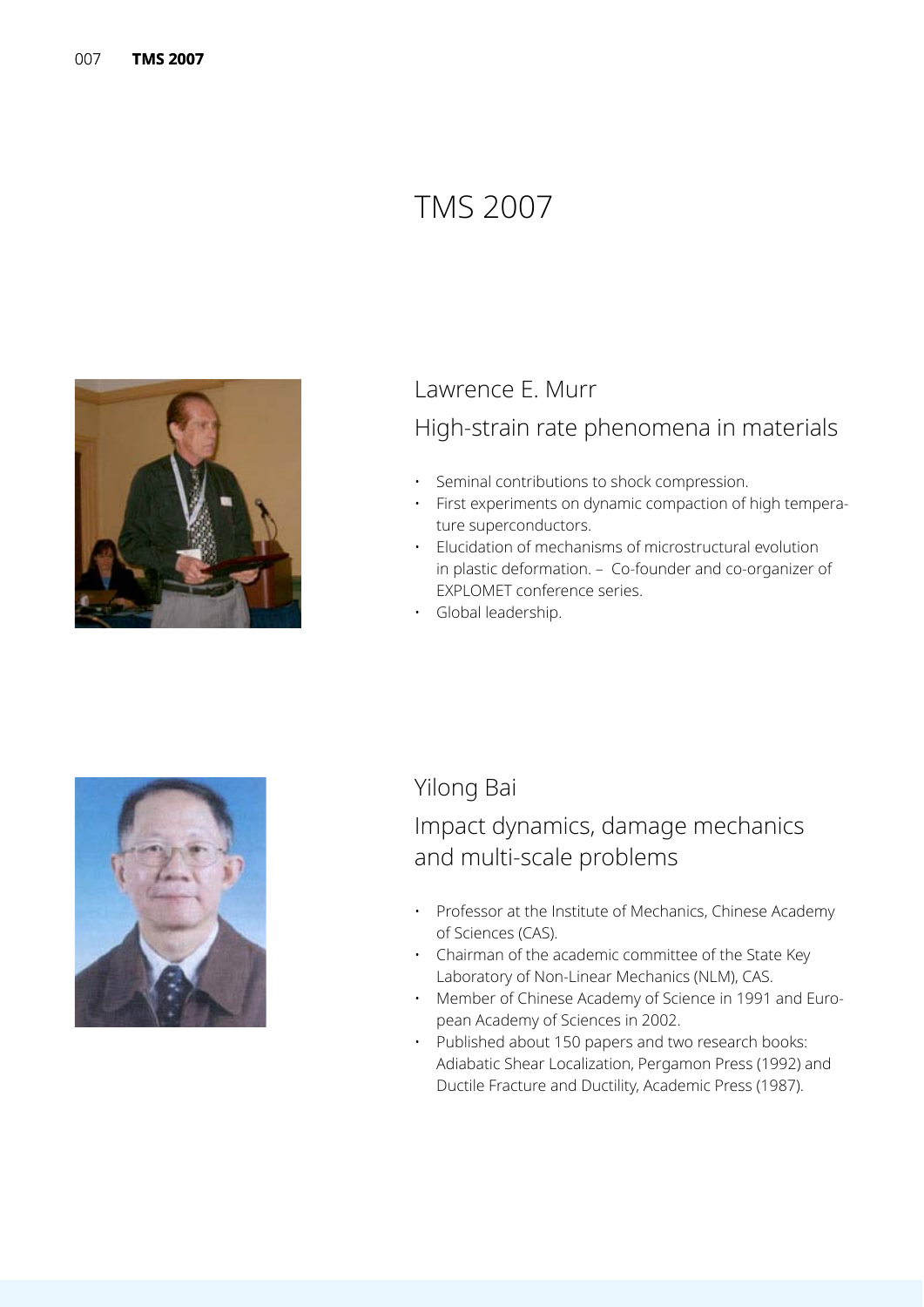## Dymat 2009



#### John E. Field

John Field was born in September 1936. From 1955 to 1958 he attended University College, London obtaining a First Class Honours degree in Physics. In 1962 he graduated PhD in Physics at Cambridge under the supervision of the late Professor Philip Bowden. The title of his thesis was "High speed liquid impact and the deformation and fracture of brittle solids". In 1962 he was elected an Owens Illinois Research Fellow. In 1964 he joined Magdalene College, Cambridge as a Research Fellow and College Lecturer in Physics. This was followed in 1966 by his appointment as University Demonstrator in Physics at the Cavendish Laboratory (Department of Physics), Cambridge. He rose in seniority in the department becoming a Lecturer in 1971, a Reader in 1990, and Professor (of Applied Physics) in 1994. He was a Deputy Head of the Department of Physics 1995-2003. He was awarded the Duddell Medal and Prize in 1990 by the Institute of Physics, the citation being for "Advances in Instrumentation". He retired from his professorship in 2003, taking the title Emeritus Professor of Applied Physics. Two universities have bestowed honorary doctorates on him: Luleå (Sweden) in 1989 and Cranfield (UK) in 2003. The Royal Society of London elected him a Fellow in 1994 and the Royal Society of South Africa elected him an Honorary Fellow in 2002. He is a Visiting Professor at the University of Luleå, Sweden, the Ecole Polytechnique Federale Lausanne, Switzerland, and the National University of Singapore.

His research interests are wide. They include: strength properties of solids, fracture, impact, erosion (by both liquid and solid impact), reactivity of solids, explosive initiation, shock physics, laser damage, acoustics, and diamond physics. He has supervised 83 students who obtained PhD degrees, authored or co-authored over 420 papers, edited two books (on Diamond Physics), obtained two patents, and organised (or co-organised) a number of conferences on erosion phenomena, diamond physics, high speed photography, energetic materials, and high rate properties of materials.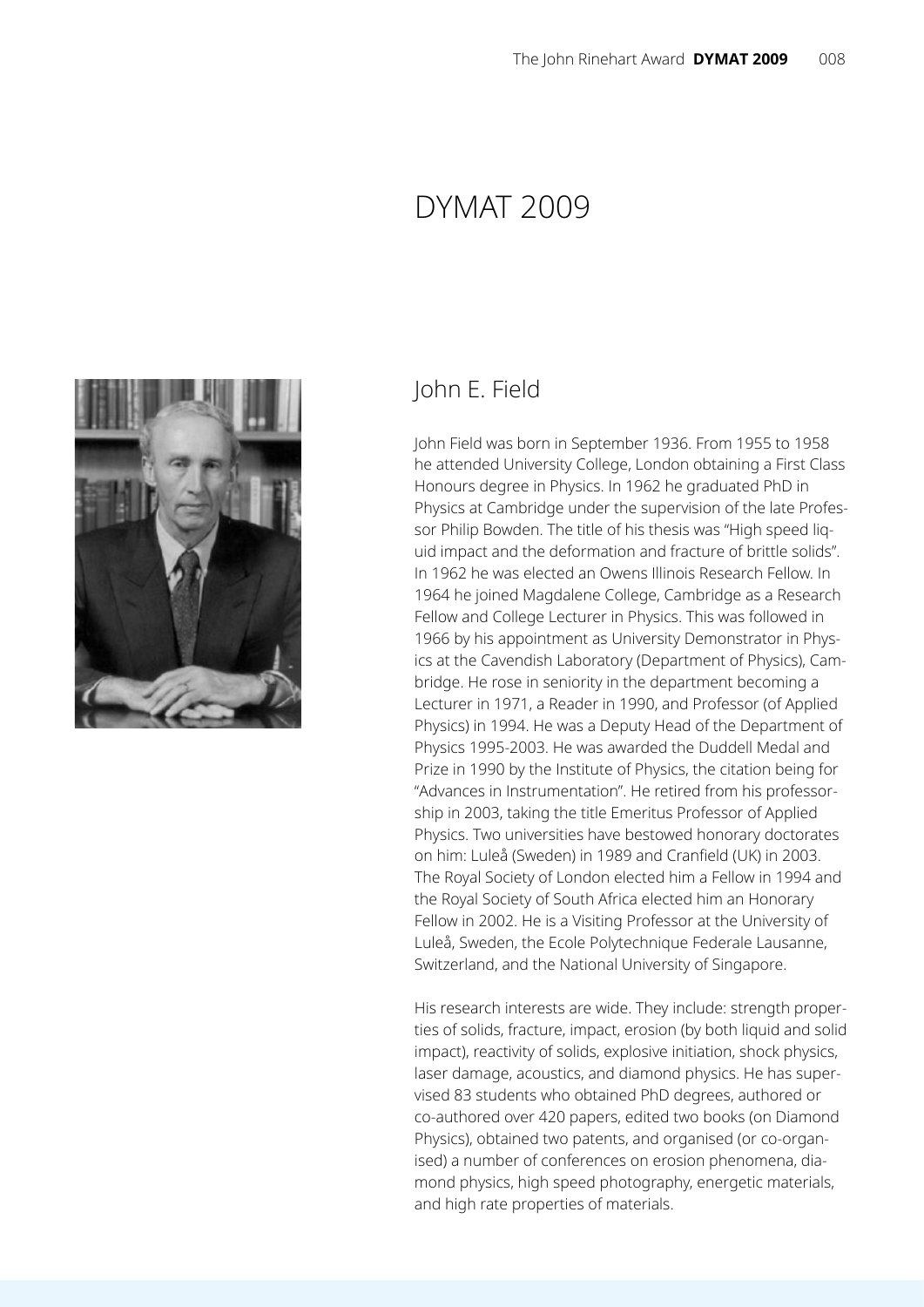

#### Marc André Meyers

Marc André Meyers was raised in João Monlevade, Brazil, and Luxembourg. Both his father and grandfather were engineers (Aachen and Louvain, respectively). He is a graduate of the Federal University of Minas Gerais (mechanical engineering) and the University of Denver (MS and PhD). He has carried out research since 1972 on dynamic behavior of materials in the three principal areas: dynamic processing, dynamic failure, dynamic and shock response of materials.

Through a 35-year effort, he has attempted to unify the field of dynamic behavior of materials and significantly enhanced its visibility in the materials community. He started his professional career at the Military Institute of Engineering (Brazil) where he helped to establish one of the first laboratories for shock and explosive effects in Latin America; he worked at the South Dakota School of Mines and Technology; and at the New Mexico Institute of Mining and Technology, where he was the co-founder of the Center for Explosives Technology Research (Associate Director, 1983-1988), and was the co-founder (with L.E. Murr) and co-chair of the EXPLOMET conference series (1980, 1985, 1990, 1995, 2000). He served as Advisor to the Director (Dr. G. Mayer), Materials Science Division, US Army Research Office (1985-1987). In that capacity, he was actively engaged in stimulating and directing research in the dynamic behavior of materials. He is currently professor of Materials Science, University of California, San Diego, where he was Associate Director and Director of the NSF Institute for Mechanics and Materials (1992-1997). At the University of California, he has collaborated extensively with Lawrence Livermore National Laboratory scientists on laser, explosive, and gas gun shock effects.

A Fellow of ASM International, he is the recipient of the Humboldt Senior Scientist Award, the Structural Materials Division (TMS) Distinguished Scientist/Engineer and Distinguished Service awards, and the Lee Hsun Lecture Award from the Institute for Metal Research, China. He and his students and coworkers are the authors of approximately 320 research papers and three books (two of them translated into Chinese); and co-editors of seven books..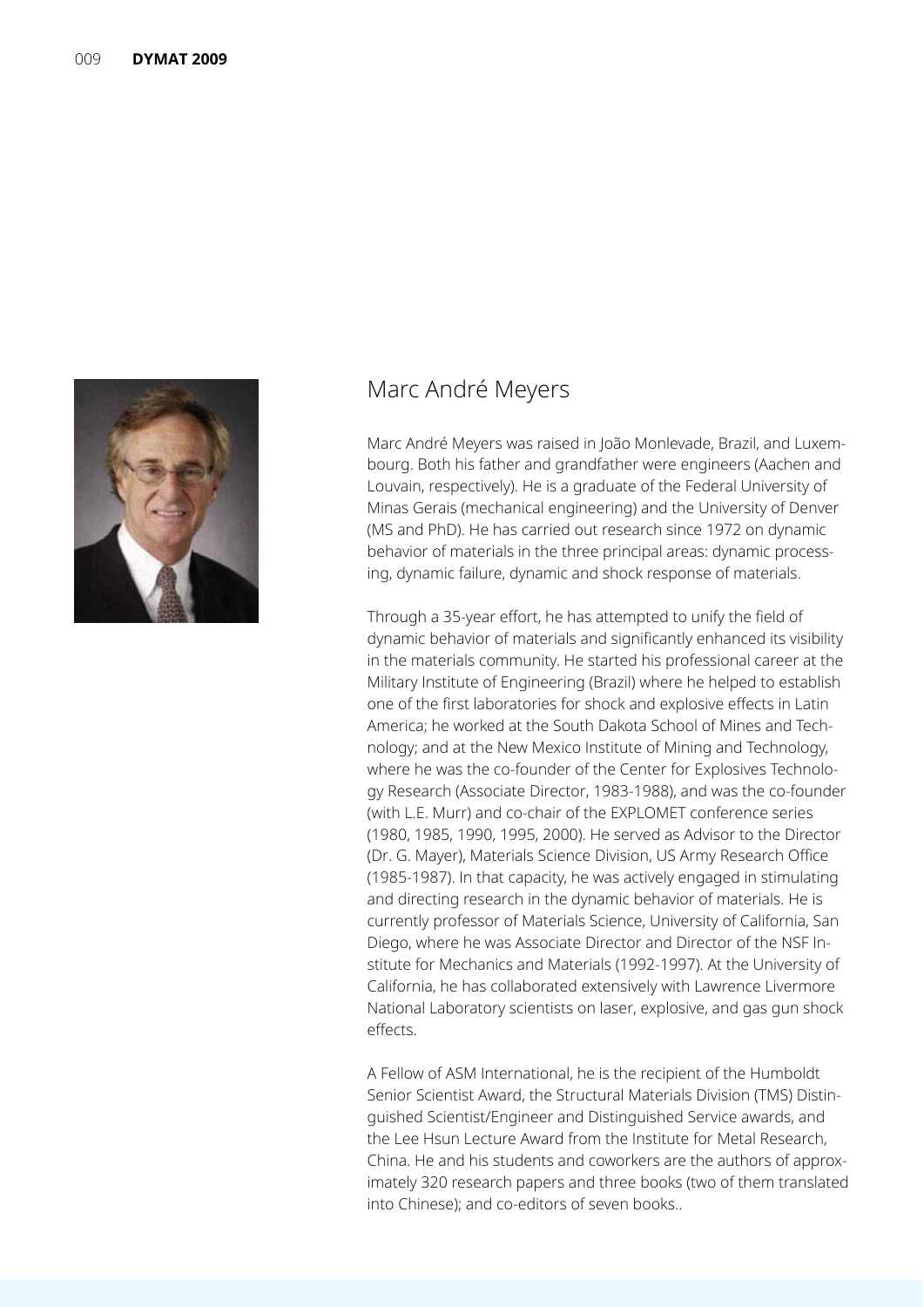# DYMAT 2012



#### Alain Molinari

Alain Molinari was raised in Lorraine, France, and graduated from the University of Strasbourg (MS) and the University of Metz (PhD). He is professor of solid mechanics at the University of Lorraine where he conducted his entire academic career and was jointly "professeur chargé de cours" at Ecole Polytechnique during 14 years. He spent five years abroad, mostly in the USA, where he was a visiting professor at Brown University, the California Institute of Technology, the University of California at San Diego, the San Diego State University, and the Johns Hopkins University. His research on high strain rate phenomena was initiated during a sabbatical leave at Brown University (Providence, USA) in 1981 where he was introduced to the fascinating problem of adiabatic shearing by Rod Clifton and the late Jacques Duffy. Since his return to France, he has been head of the group "dynamic loading and extreme conditions" of the Laboratory of Physics and Mechanics of Materials at the University of Lorraine at Metz for 30 years.

His research activity comprises the theoretical analysis of dynamic damage by strain localization and microvoiding, and phase transformation under impact loading. He brought forward new constitutive models for the quasistatic and dynamic response of metals. The multiscale approaches that he proposed for the modeling of the viscoplastic response of polycrystalline materials are used worldwide. Motivated by practical applications of his fundamental research in dynamic plasticity, he has developed a new modeling of high speed machining. His research interests include also porous mate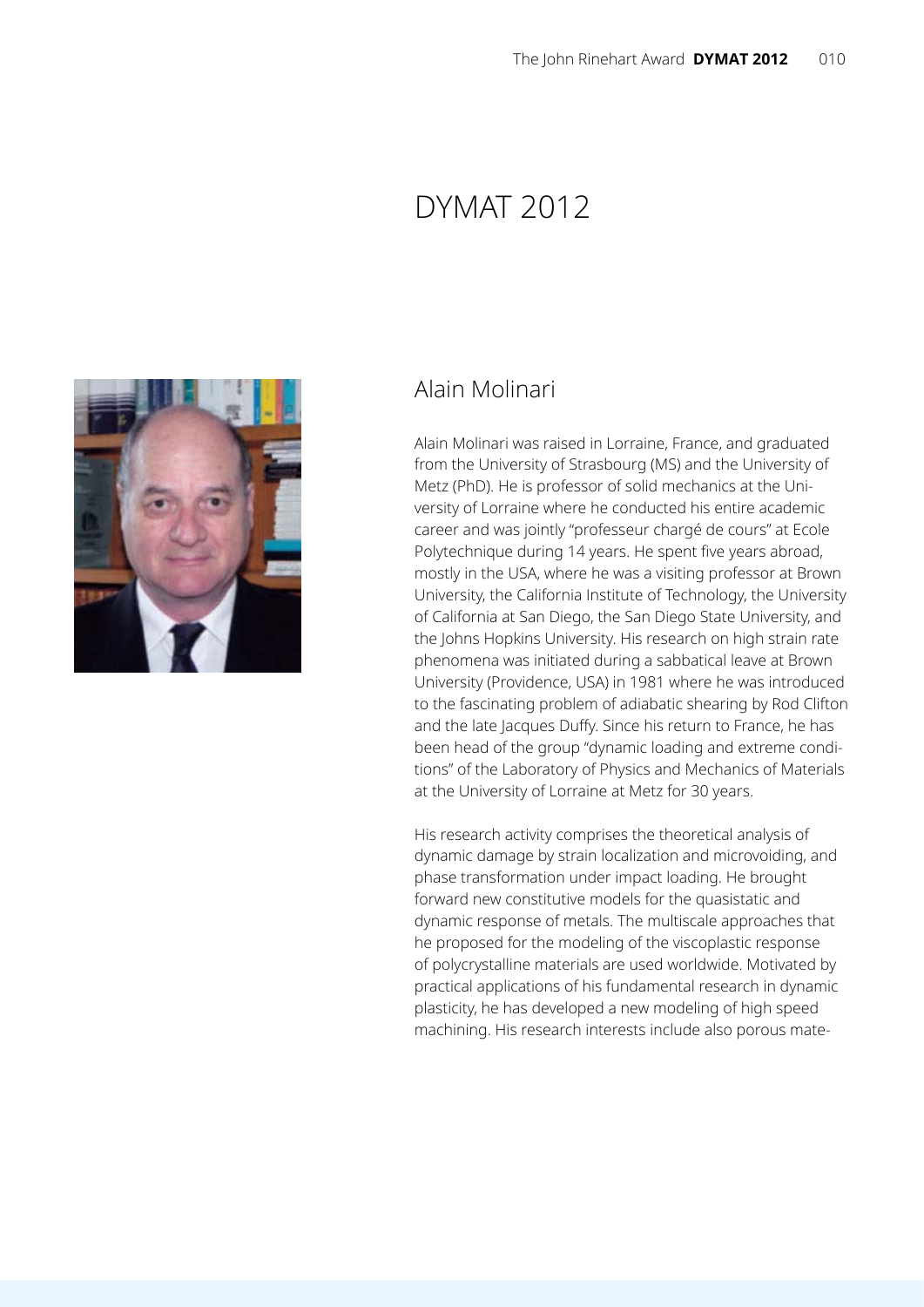rials, powder metallurgy, spark plasma sintering and nanocutting. He obtained the "Grand Prix de la Recherche des Universit´es de Lorraine" (1981), was awarded the Clark B. Millikan distinguished visiting professorship at Caltech (California, 1996), was distinguished scholar and Gledden Senior Fellow at the University of Western Australia (1995 and 1997), has received the Spiru Haret Award of the Romania Academy of Sciences (jointly with Prof. C. Faciu in 2008) and was awarded a chair of excellence at the University Carlos III of Madrid (2009 and 2011). He has organized or co-organized several conferences on high speed machining and material instabilities, and is author and co-author of about 200 research papers and co-editor of one book.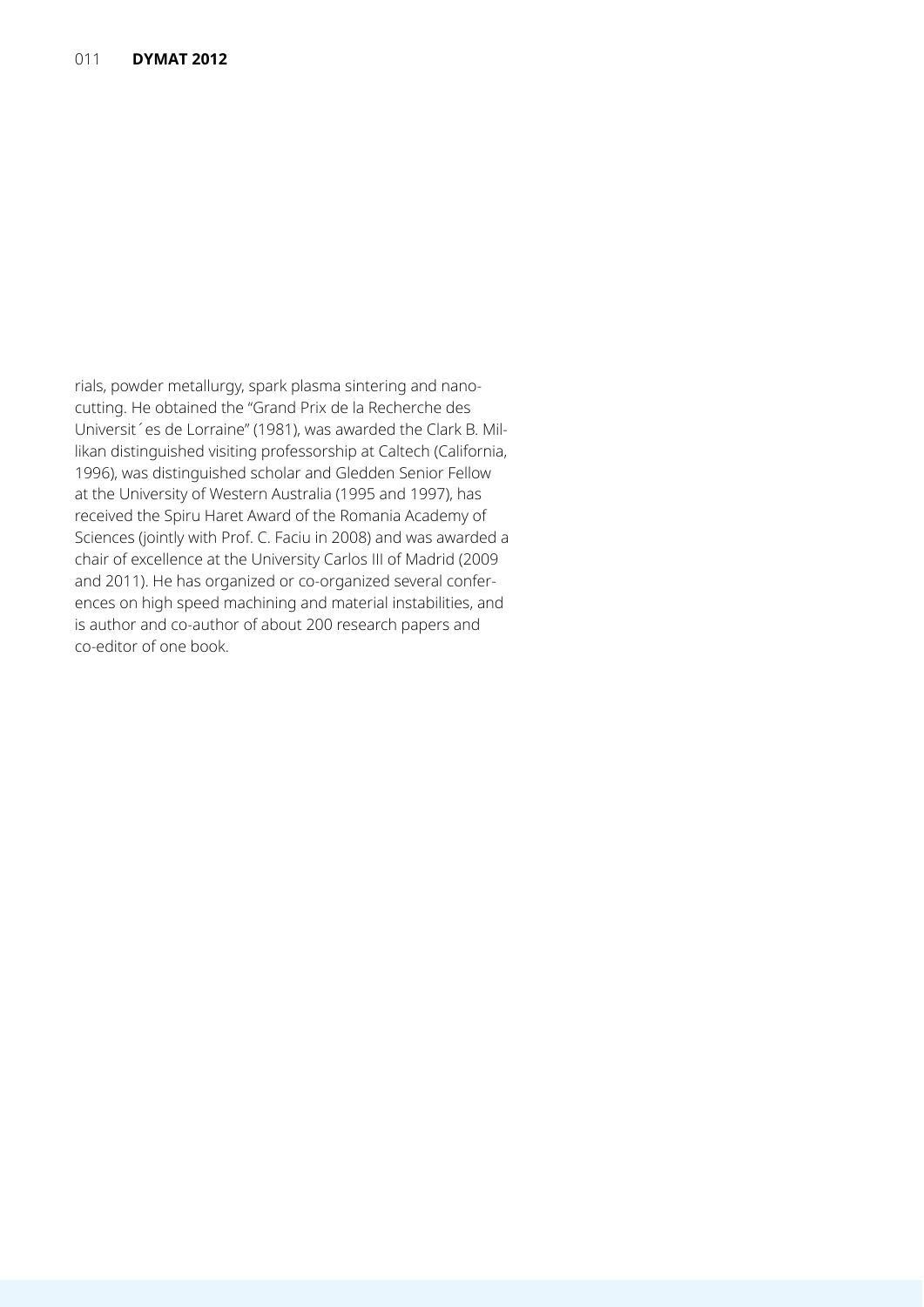# Dymat 2015



#### Carlo Albertini

Carlo Albertini born in Parma (Italy) where he studied Physics at the University of Parma. Since 1963 he was researcher at the Joint Research Centre (JRC) of the European Commission. He developed a precision impact testing laboratory based on the modification of the Hopkinson bar technique for the measurement of the mechanical properties at high strain rate of as-received and irradiated nuclear reactor materials. The laboratory consisted of unique uniaxial and biaxial hydropneumatic and Hopkinson bar devices including the largest Hopkinson bar in the world (5MN loading capacity, 1.5 m displacement, 35 m/s speed, 200 m length).

He was project leader of the JRC programme of reference impact testing on automotive materials and structures. He was the founder of Dynalab, a spin-off company of JRC, authorized by the European Commission, with the aim of JRC technology transfer in the field of precision impact testing to industrial and academic laboratories.

He was responsible of the creation and activation of material impact testing laboratories at: Arcelor (France), University of Trondheim (Norway), Impact Engineering Laboratory (Japan), Tianjin University (China), SUPSI (Switzerland), FIAT (Italy). His scientific activity is illustrated in more than hundred papers published in scientific Journals and in the proceedings of specialized international conferences. 17 European and worldwide patents had Albertini as co-inventor mainly showing his innovation capability in this field.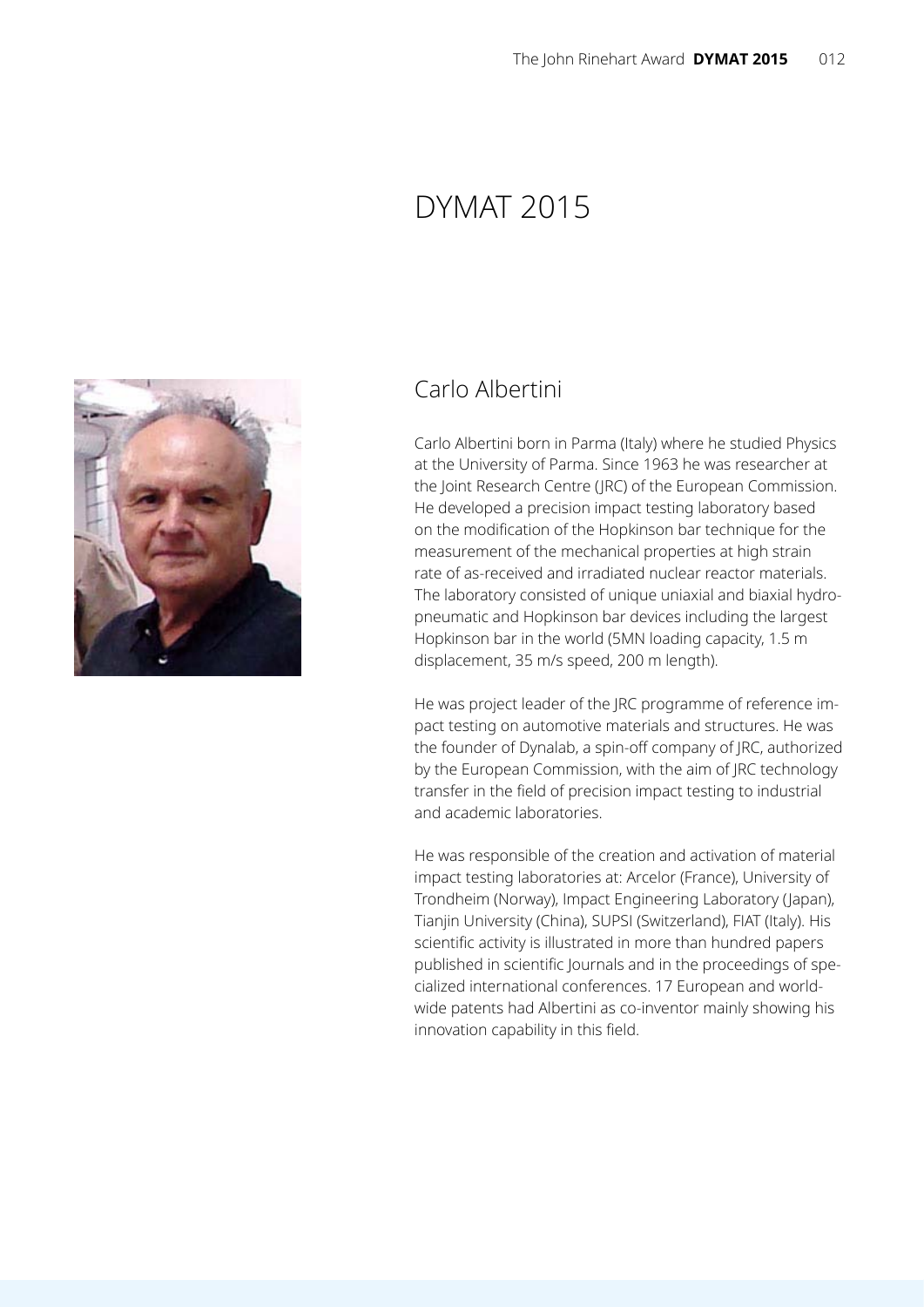

#### Ron Armstrong

Ron Armstrong is emeritus professor, University of Maryland, College Park, MD, USA, in the Department of Mechanical Engineering, Center for Energetic Concepts Development; see www.cecd.umd.edu. He was educated at Johns Hopkins University, Baltimore, MD, 1952-5, and Carnegie Institute of Technology, CarnegieMellon University, Pittsburgh, PA, 1955-8. Previous employment was at Westinghouse Research Laboratories, Monroeville, PA, and Brown University, Providence, RI.

Numerous visiting research positions have been with industrial and government laboratories in the United States and overseas. Principal research activities with students and colleagues have included: (1) studies of polycrystalline material strength properties, most notably with N.J. Petch, Leeds University and University of Strathclyde, UK; (2) microstructural aspects of fracture mechanics properties, with G.R. Irwin, U.S. Naval Research Laboratory and University of Maryland; (3) crystal perfection and initiation of detonation in energetic materials, with W.L. Elban, U.S. Naval Surface Warfare Center and Loyola University Maryland; and (4) development of constitutive relations for material dynamics calculations, with F.J. Zerilli, U.S. Naval Weapons Center, White Oak Laboratory and Indian Head Division, MD.papers and three books (two of them translated into Chinese); and co-editors of seven books..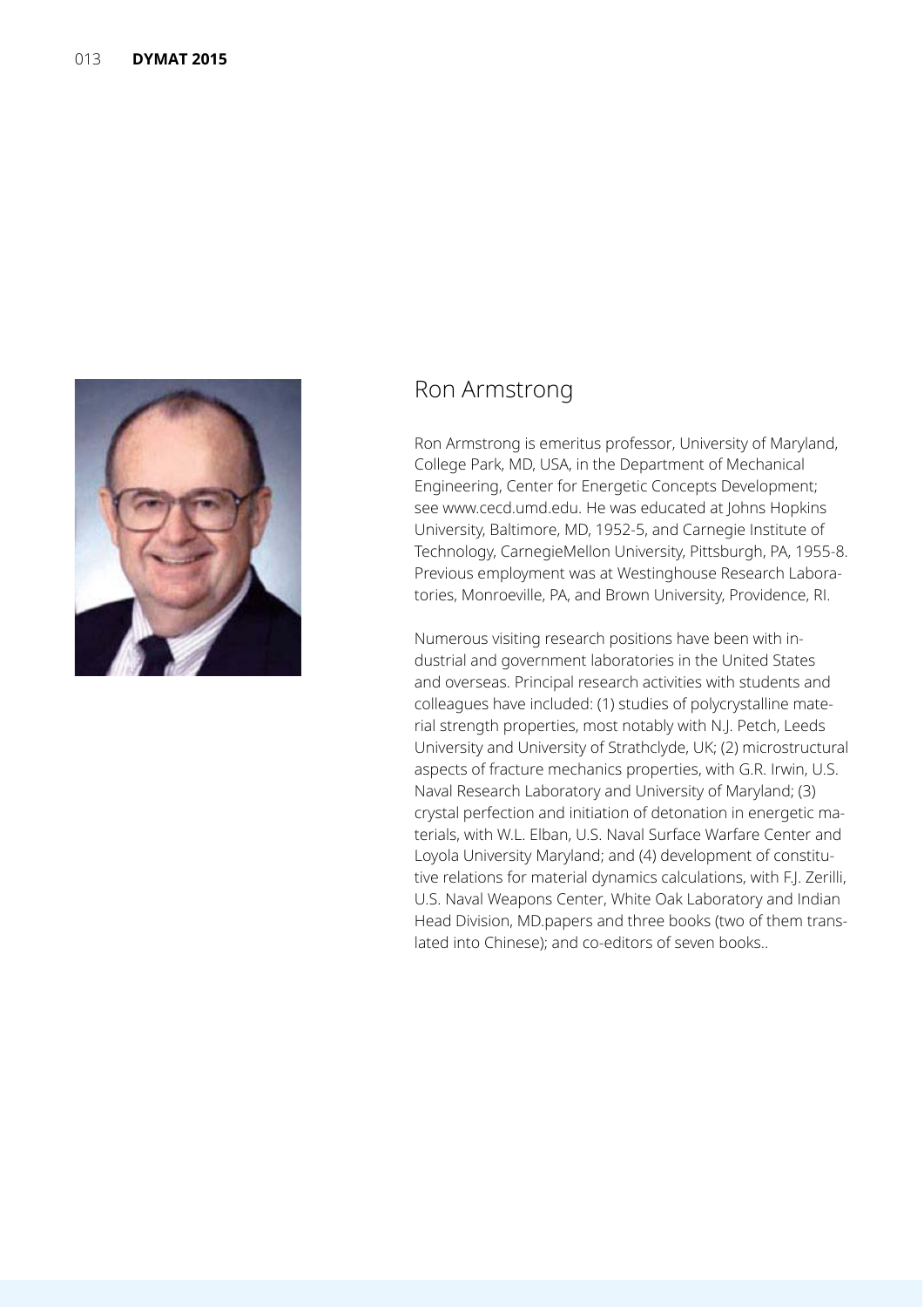# Dymat 2018



#### Gordon R. Johnson

Gordon Johnson is a Program Director at Southwest Research Institute (SwRI) in Minneapolis, MN, USA. He began his career at Honeywell and Alliant Techsystems in 1966, moved to Network Computing Services in 2001 where he was involved with the U.S. Army High Performance Computing Research Center at the University of Minnesota, and then joined SwRI in 2007. He received a BS (1964), MSCE (1966) and PhD (1974) in Civil Engineering and Structures from the University of Minnesota.

He began development of the EPIC (Elastic-Plastic Impact Computations) code in the 1970s and has been the principal developer of this code since then. EPIC is both a research and production code with applications for high-velocity impact and other intense impulsive loading conditions.

During the course of his career he has developed numerical algorithms for finite elements, meshless particles, contact and sliding, and automatic conversion of highly distorted elements into meshless particles (which combines the accuracy of finite elements for small distortions and the robustness of meshless particles for large distortions). He has also developed computational constitutive models for metals (Johnson-Cook), concrete (Holmquist-Johnson-Cook), ceramics (Johnson-Holmquist-Beissel), composites (Johnson-Beissel-Cunniff) and glass (Holmquist-Johnson). Some of these models are widely used in the computational community.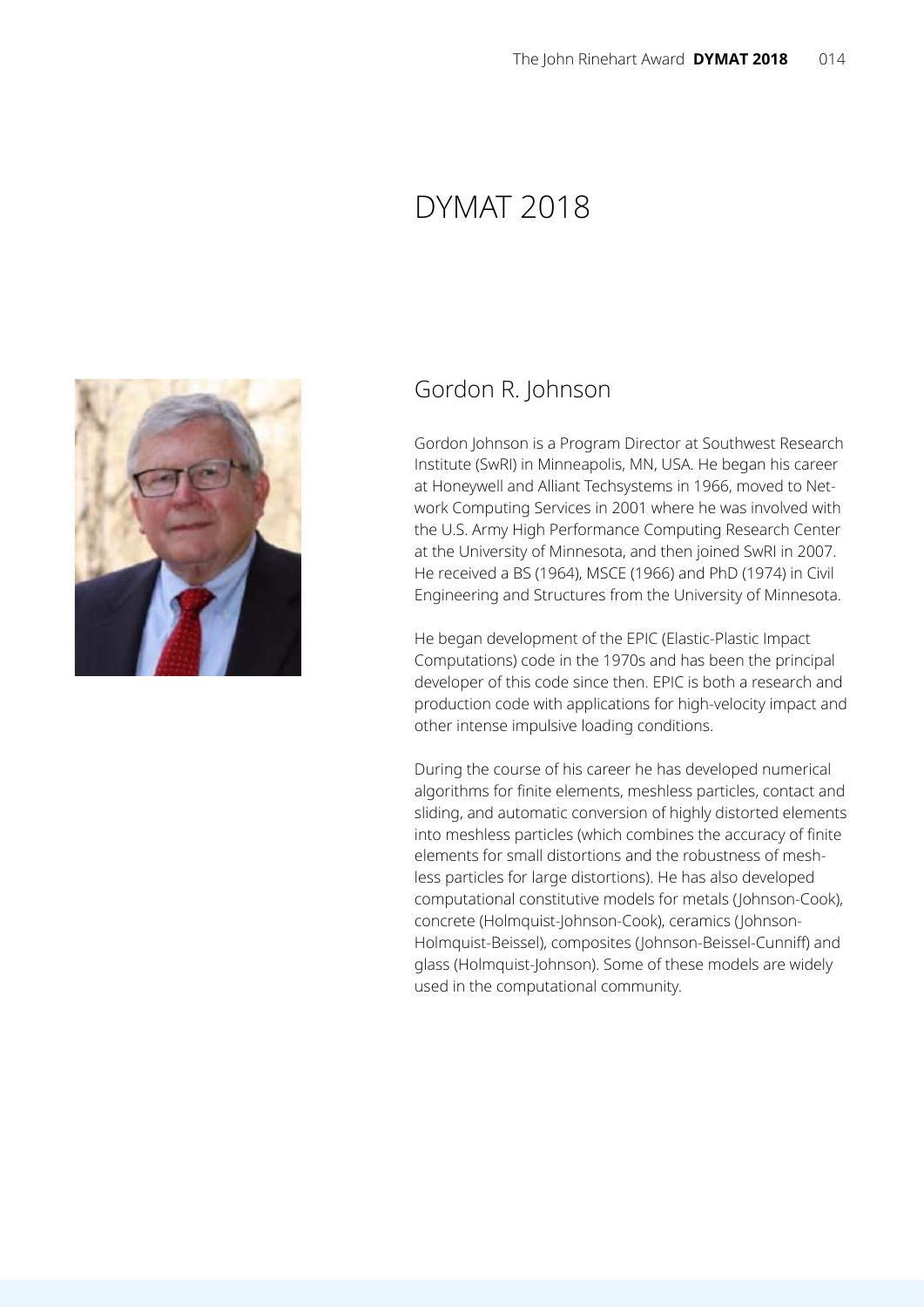

### George T. (Rusty) Gray III

George T. (Rusty) GRAY III is a Laboratory Fellow and staff member in the dynamic properties and constitutive modelling team within the Materials Science Division of Los Alamos National Laboratory (LANL). He came to LANL following a three-year visiting scholar position at the Technical University of Hamburg-Harburg in Hamburg, Germany having received his PhD in Materials Science in 1981 from Carnegie-Mellon University.

As a staff member (1985-1987) and later team leader (1987- 2003) in the Dynamic Materials Properties and Constitutive Modelling Section within the Structure / Property Relations Group (MST-8) at LANL, he has directed a research team working on investigations of the dynamic response of materials. He conducts fundamental, applied, and focused programmatic research on materials and structures, in particular in response to high-strain-rate and shock deformation.

His research is focused on experimental and modelling structure/property studies of defect generation, substructure evolution, mechanical behaviour, and dynamic damage-spallation of materials. These constitutive and damage models are utilized in engineering computer codes to support large-scale finite element modelling simulations of structures ranging from national defence (DOE, DoD, DARPA), industry (GM, Ford, Chrysler, and Bettis), foreign object damage, and manufacturing.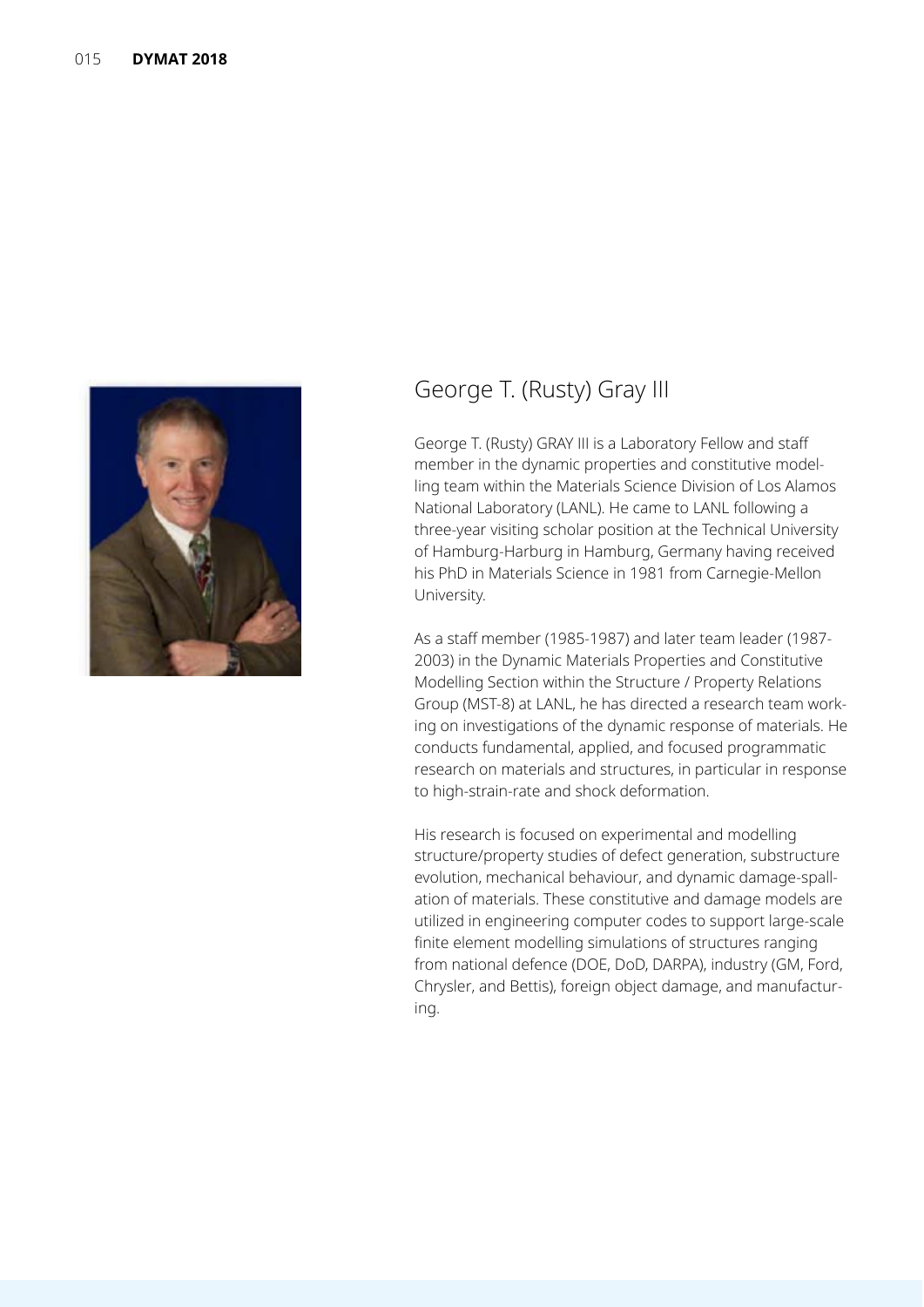## DYMAT 2021



#### K.T. Ramesh

K.T. Ramesh, the Alonzo G. Decker, Jr., Professor of Science and Engineering at Johns Hopkins, is a leading authority in the areas of impact physics and the failure of materials under extreme conditions. Ramesh is a professor in the Department of Mechanical Engineering, and also holds joint appointments in the Department of Earth and Planetary Sciences and the Department of Materials Science and Engineering. He is the founding director of the Hopkins Extreme Materials Institute (HEMI), which develops science and technology to protect people, structures and the planet. HEMI brings together experts from Johns Hopkins' Whiting School of Engineering, Krieger School of Arts and Sciences, and Applied Physics Laboratory, as well as scientists and engineers from the federal government, U.S. national laboratories, industry, and research institutions across the world.

Ramesh's current research focuses on the design of materials for extreme conditions, hypervelocity impact, the massive failure of rocks and ceramics, impact processes in planetary science, and impact biomechanics. As an example, his research group has developed a high-fidelity computer model of the human head and brain to understand how head impacts can cause brain injury. Other current projects include the use of laser shock experiments to improve the design of protection materials, the use of data science approaches in materials design, the development of a hypervelocity facility for defense and space applications, and the development of models for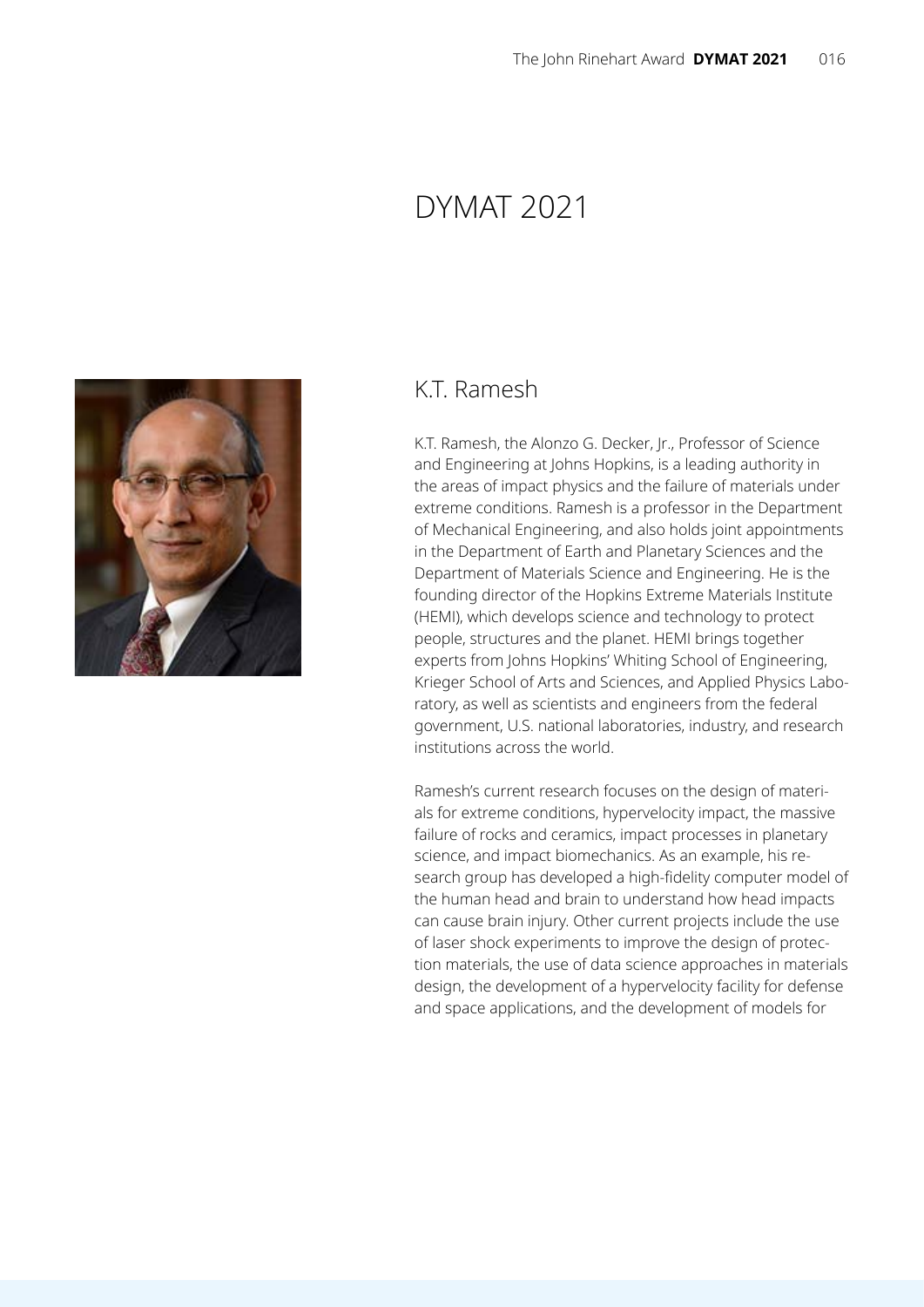the disruption or redirection of asteroids that could hit the Earth. He has written over 200 archival journal publications, and is the author of the book "Nanomaterials: Mechanics and Mechanisms."

Ramesh has received numerous research awards including the Murray Medal and the Lazan and Hetenyi awards, from the Society for Experimental Mechanics. He is a recipient of the Johns Hopkins University's William H. Huggins Award for Excellence in Teaching. Ramesh is a Fellow of the American Association for the Advancement of Science, the American Academy of Mechanics, the Society for Experimental Mechanics and the American Society of Mechanical Engineers. He served as president of the Society of Engineering Science, and has played leadership roles in other professional societies. He holds memberships in a number of scientific societies, and provides scientific advice to national and international advisory bodies.

Ramesh received his bachelor's degree in Mechanical Engineering from Bangalore University in India in 1982. He then studied at Brown University, where he received an ScM in Solid Mechanics in 1985, an ScM in Applied Mathematics in 1987, and a PhD in Solid Mechanics in 1988. Ramesh completed postdoctoral work in solid mechanics at the University of California, San Diego, before joining the Whiting School of Engineering faculty in 1988. He served as chair of the Department of Mechanical Engineering at Johns Hopkins from 1999 to 2002.